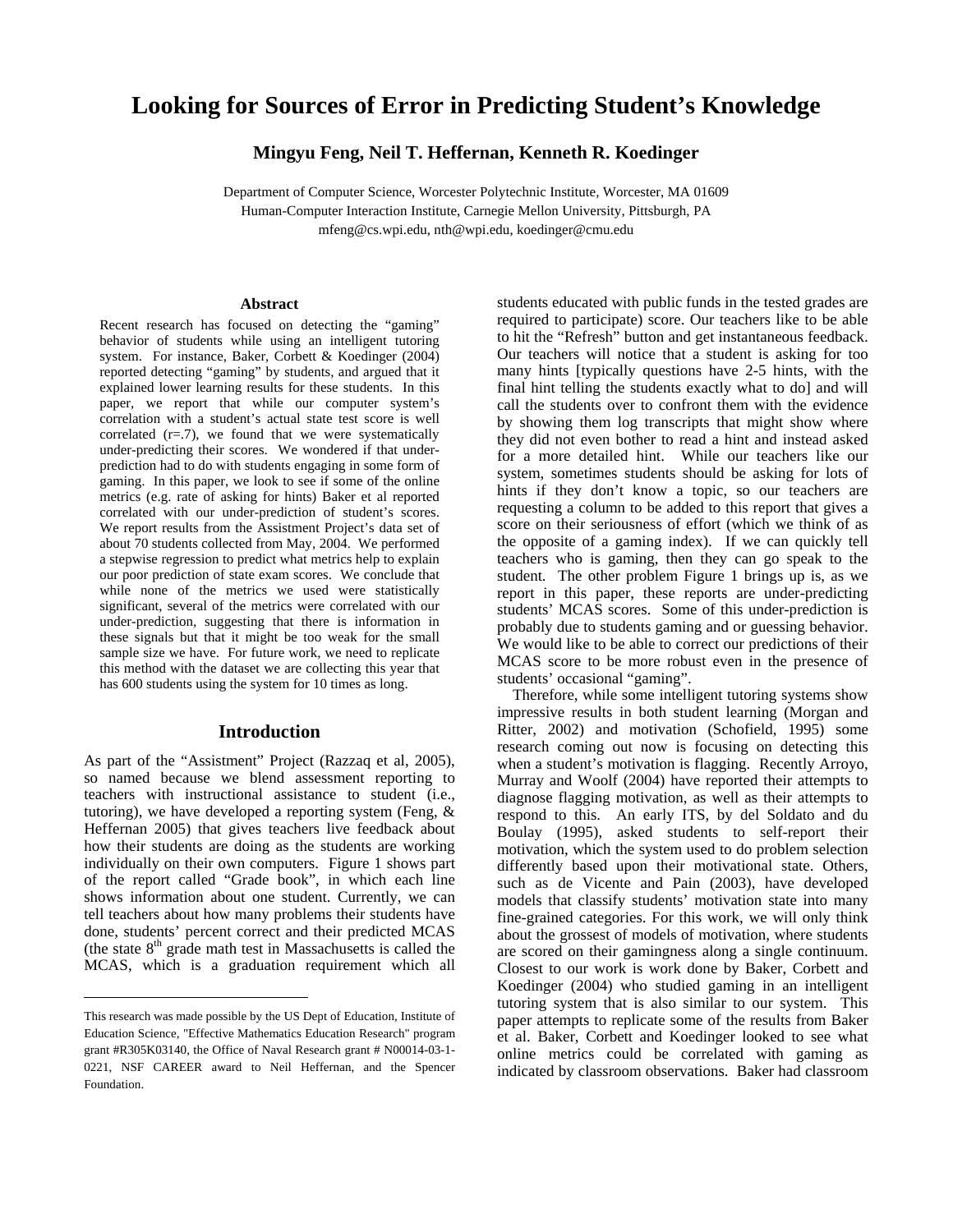observation data on two class periods for 70 students that

|      | Report - Mozilla                                                                                                                                                                                                                                                                                                                                                                                                                                   |                                             |                           |     |                                    |                         |             |                  |     |     |                                                        |                   |                                                                                    |                                                       |
|------|----------------------------------------------------------------------------------------------------------------------------------------------------------------------------------------------------------------------------------------------------------------------------------------------------------------------------------------------------------------------------------------------------------------------------------------------------|---------------------------------------------|---------------------------|-----|------------------------------------|-------------------------|-------------|------------------|-----|-----|--------------------------------------------------------|-------------------|------------------------------------------------------------------------------------|-------------------------------------------------------|
| File | Edit<br>View                                                                                                                                                                                                                                                                                                                                                                                                                                       | Go                                          | Bookmarks Tools<br>Window |     | Help                               |                         |             |                  |     |     |                                                        |                   |                                                                                    |                                                       |
| Back | 3<br>* http://worc.assistment.com/reporting/Gradebook?generateReport=true&studentName=&deleteStudent=False&condition=&dasses=18&standard=WPI-CMU-174-v1 ▼<br>Search<br>Stop<br>Reload<br>Forward                                                                                                                                                                                                                                                   |                                             |                           |     |                                    |                         |             |                  |     |     |                                                        |                   |                                                                                    |                                                       |
|      | Bookmarks / mozilla.org / mozillaZine / mozdev.org<br>Home                                                                                                                                                                                                                                                                                                                                                                                         |                                             |                           |     |                                    |                         |             |                  |     |     |                                                        |                   |                                                                                    |                                                       |
|      | <b>Student Grade Book</b><br>Notation: This report gives information of students' performance: how many correct/incorrect answers, how many times hints were requested and how many buggy messages a student got. MC,<br>given only if a student has finished more than 10 problems in our system.<br>Period $3$ $\blacktriangledown$<br>Class:<br>Transfer model: WPI-CMU-174-v1.0<br>$\overline{\phantom{a}}$<br>Get Report<br>Refresh this page |                                             |                           |     |                                    |                         |             |                  |     |     |                                                        |                   |                                                                                    |                                                       |
|      |                                                                                                                                                                                                                                                                                                                                                                                                                                                    |                                             |                           |     |                                    | <b>Original Items</b>   |             |                  |     |     | <b>Scaffolding + Orig. Items</b>                       |                   |                                                                                    |                                                       |
|      | <b>Student</b><br><b>Name</b>                                                                                                                                                                                                                                                                                                                                                                                                                      | <b>Total time</b><br>before(min) today(min) | <b>Time spent</b>         | 坓   | <b>Done Correct Correct Score*</b> | $\mathbf{0}/\mathbf{0}$ | <b>MCAS</b> | Perf.<br>Level   | #   | #   | $\mathbf{0}/\mathbf{0}$<br><b>Done Correct Correct</b> | 坓<br>Hint<br>Req. | <b>Most Difficult</b><br><b>WPI Knowledge</b><br>Component*                        | <b>Most Difficult State Standard</b>                  |
|      |                                                                                                                                                                                                                                                                                                                                                                                                                                                    |                                             |                           |     |                                    |                         |             |                  |     |     |                                                        |                   | <b>Class: Period 3</b>                                                             |                                                       |
|      | Tom                                                                                                                                                                                                                                                                                                                                                                                                                                                | 269                                         | lo                        | 208 | 159                                | 76%                     | 244         | Proficient 100   |     | 183 | 83%                                                    | 20                | <b>Application: Sum</b><br>of interior angles<br>of a polygon(Error<br>times: 2/3) | G.1.8-understading-polygon-geometry                   |
|      | Dick                                                                                                                                                                                                                                                                                                                                                                                                                                               | 302                                         |                           | 162 | 138                                | 85%                     | 254         | Proficient 102   |     | 178 | 76%                                                    | 18                | Terminology:<br>Parallel(Error<br>times: 3/3)                                      | G.3.8-understanding-line-intersection-angle-formation |
|      | Harry                                                                                                                                                                                                                                                                                                                                                                                                                                              | 278                                         | ın                        | 176 | 126                                | 72%                     | 242         | Proficient 109   |     | 181 | 74%                                                    | 92                | Application: find<br>slope in<br>graph(Error times:<br>4/5)                        | P.5.8-understanding-lineslope-concept                 |
|      | Jack                                                                                                                                                                                                                                                                                                                                                                                                                                               | 318                                         | In                        | 202 | 132                                | 65%                     | 230         | Needs<br>improv. | 133 | 101 | 76%                                                    | 133               | Application:<br>compare<br>points(Error times:<br>3/4)                             | D.2.8-understanding-data-presentation-techniques      |

**Figure 1**: Part of the Grade book report for one of our teachers' class

 $\overline{a}$ 

indicated which students seemed to exhibit gaming behavior.

 For this paper, we are not using classroom observation data like Baker et al did (we have found the systemic collection of this more difficult than we had anticipated.) Instead, we arrive at this problem by assuming that some gaming is happening, and further assume that students that were gaming would be correlated with the degree of our system's under-prediction.<sup>1</sup>.

 So our research plan was to develop a series of metrics, [that were similar but not identical to Baker et al.] and to see if we could predict gaming by predicting when our system was drastically under-predicting students' real scores.

# **Methods**

### **Data Sources**

 $\overline{a}$ 

Though similar, the Assistment System differs from many of the Carnegie Mellon related tutors in that for each original item (which is generally the text of a specified MCAS test item) presented to the student, the student is

the student makes an error, or asks for a hint, do we provide 2-5 "scaffolding" questions that attempt to walk the students through the problem. Some students who game seem to try to hurry through the item by either 1) asking for hints until they reach the "bottom out hint" that will tell them exactly what to type, or 2) to guess on the item (which Baker said seemed to be relevant particularly for multiple choice items). Figure 2 shows an Assistment we built for item 19 from the year 2003 MCAS. In this case, the original question has been broken into 5 scaffolding questions. The scaffolding questions appear only if the student gets the original item wrong. Figure 2 shows that the student typed "23" (which happened to be the most common wrong answer for this item from the data we have collected). After an error, students are not allowed to try the item further, but instead must now answer a sequence of scaffolding questions (or "scaffolds") presented one at a time<sup>2</sup>. Students work through the scaffolding questions, possibly with hints, until they eventually get the problem correct. If the student presses the hint button while on the first scaffold, the first hint is displayed, which is the definition of congruence in this example. If the student hits the hint button again, the hint

<sup>&</sup>lt;sup>1</sup> Baker hypothesizes the many different reasons that students might be "gaming". We will not discuss the reasons in this paper but instead just assume it is some form of laziness in which guessing or asking for a hint is easier than making an earnest attempt to answer the problem.

<sup>&</sup>lt;sup>2</sup> As future work, once we have built a predictive model and are able to reliably detect students trying to "game the system" (e.g., just clicking on an answer without reading the question) we may allow students to re-try a question if they do not seem to be "gaming". Thus, studious students may be given more flexibility.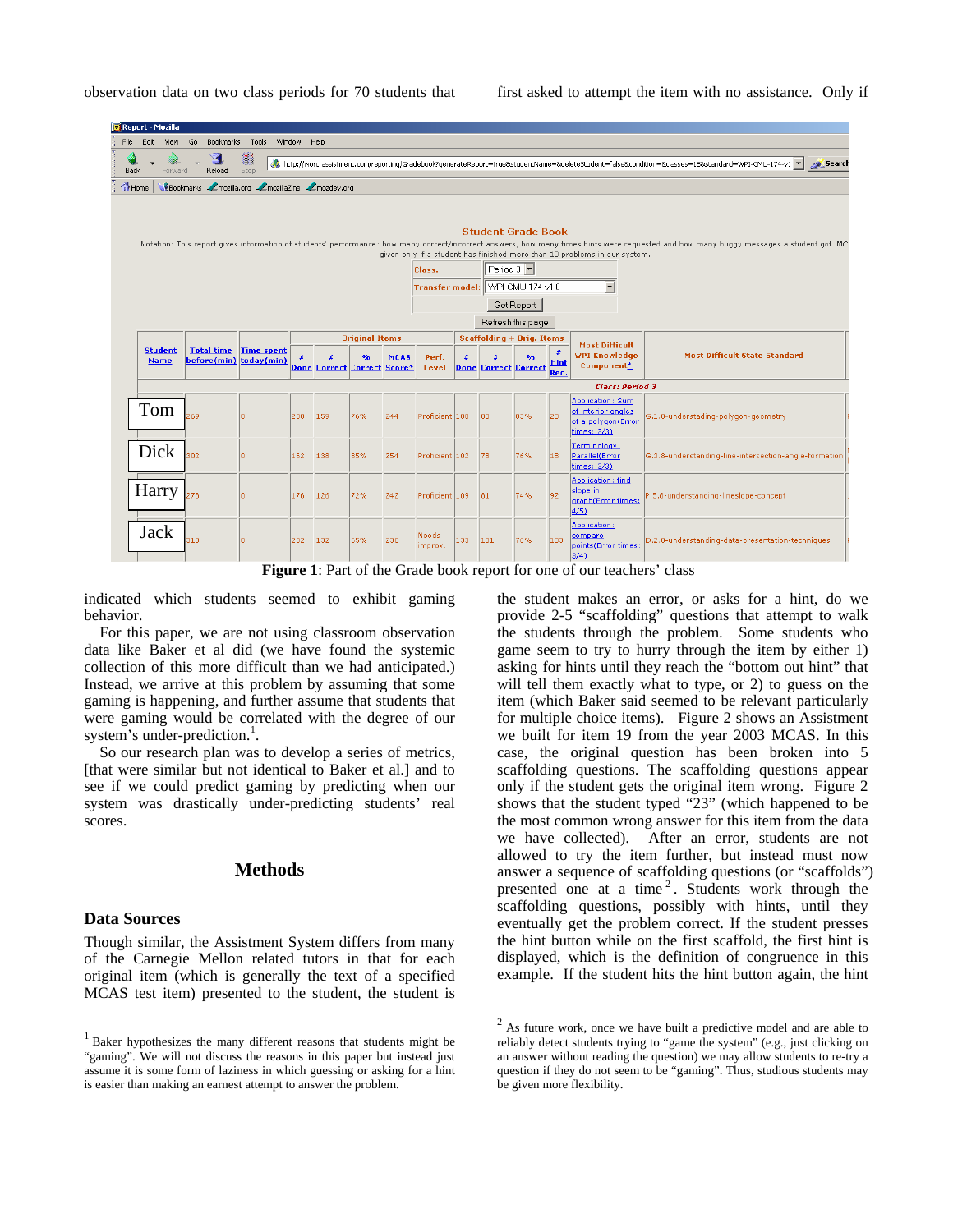that is shown in upper right corner of Figure 2 appears, which describes how to apply congruence to this problem. If the student asks for another hint, the answer is given. Once the student gets the first scaffolding question correct (by typing "AC"), the second scaffolding question appears. If the student selects  $\frac{1}{2}$  \* 8x when confronted with the second scaffold, the *buggy message* shown would appear, suggesting that it is not necessary to calculate area. (*Hints* appear on demand, while *buggy messages* are responses to a particular student error). Once the student gets the second question correct, the third appears, and so on. Figure 2 shows the state of the interface when the student is done with the problem as well as a hint for the  $4<sup>th</sup>$ scaffolding question.

metrics we propose try to garner information from the scaffolding questions, as well.

 Our data set for this paper consisted of 68 students who used our system in May of 2004 and for whom we later received real state test scores. Each of these students used our system for a mean length of time of 40 minutes each, doing on average 10 original MCAS test items and each of them had finished at least 5 items. If a student got an item wrong, they spent on average 3 minutes to answer the scaffolding questions (i.e., they got tutored). To

calculate a student's raw MCAS score, which ranges from 0 to 54 points, the state adds one point for each of the 29 multiple choice items, one point for each of the short answer questions and up to 4 points for each of the



**Figure 2:** An Assistment shown just before the student hits the "done" bottom, showing two different hints and one buggy message that can occur at different points.

 The Assistment items are different than most other CMU related tutors that tend to present the student with complicated workspace/tools up front with which to use to answer the problem. Because the Assistment system always asks the student to first attempt the original question we can use their percent correct to calculate a predicted MCAS score by multiplying their percent correct by the total number of points available on an MCAS score, which is  $54$  points.<sup>3</sup> To be clear, we are predicting their MCAS scores by looking to see if a student gets the original question correct, and ignoring how they do on the "scaffolding" questions. However, many of the online

 $\overline{a}$ 

approximately 5 human scored open-response (i.e., essay) questions. We calculated what we call a student's predicted raw MCAS score (referred to as **PredictedMCASScore** later) by taking their percent correct on the original items (referred to as **%CorrectOnOriginal** later) and multiplying a student's average percent correct by 54. We found that on average students predicted scores were 9 points lower than their real MCAS score.

 We then calculated for each student the students' **DiffScore** by subtracting a student's predicted MCAS scores from his or her actual MCAS score. Large positive numbers indicated students whose performance we drastically underestimated. To review, we suspect that this underestimate is partially due to students adopting

 $3$  It turns out a student's MCAS scale score is simply a function of the items the student got correct. (2002 MCAS Technical Report, p33-p34).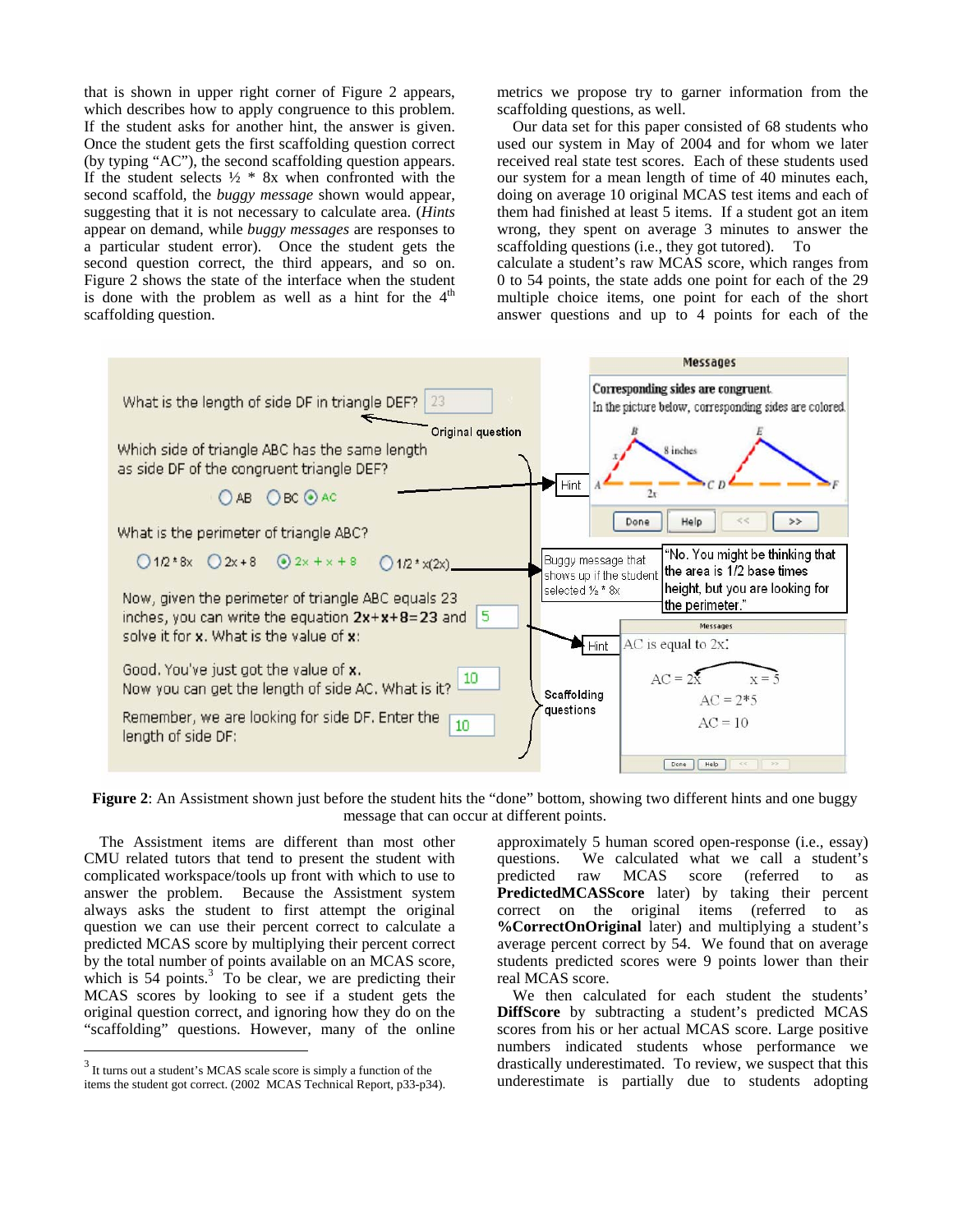undesirable gaming behavior. We wanted to find online metrics that would predict the students "difference" scores. We will now describe the metrics we created that we hypothesized will be correlated with gaming. We associated the first two metrics with good behavior (labeled "Good"), while metrics 3-8 are marked as Bad, based upon the hypothesis that they would be positively correlated with gaming. Baker suggested 24 online features while here we calculate 9 metrics, which we hypothesize would be closely correlated to student gaming. These metrics were:

- 1. AttemptAfterHint Good How many times a student made an attempt after asking for a hint (not bottom-level hint which almost always reveals the correct answer to ensure that students can finish a whole assignment and won't get stuck on one problem). We encourage students to ask for help when they get stuck on a question, try to learn from the given hint messages and attempt again. Thus students, who made attempts after reading hint messages instead of asking for the next hint, are anticipated to be more serious learners, while student with lower scores are more likely to be gaming.
- 2. ReadingHint Good How many times a student spent time reading (or thinking about) a hint message. Students who spend a very short period of time reading hints are probably those students that are just clicking on the "More" button to get to the bottom out hint.
- 3. HintBeforeAttempt Bad How many times a student asked for hint even before giving any answers. There are reasons why students would like to ask for a hint. It could be that the problem is so hard for the student that he didn't have any idea how to solve it; or it could be that the question text is long, so the student won't bother reading the question; or the student was just lazy.
- 4. FastConsecutiveAttempt Bad How many times a student made quick actions after giving an answer (intervals between consecutive attempts are less than 4 seconds). We noticed that students tend to try "FastConsecutiveAttempt" if the question is hard and shown as a text field. Some students would rather quickly try all choices of a multiple choice questions instead of seeking a solution on their own or asking for hints. We assume a student is less likely to be gaming if he slows down during subsequent actions after making an error, but it could be that good students often can quickly correct their answers so the directness of this metric is not clear
- 5. ConsecutiveBottomHint Bad How many times a student went to the bottom level hint without making any attempts before reaching it. As mentioned above, the bottom level hint almost always reveals the correct answer. Students who figured this out, or had been told about this trick,

could just go all the way down to get the bottom level hints and finish the current problem.

- 6. WeightedHintCount Bad How many hints a student received while working on the Assistments. Given that some questions had anywhere from 1-5 hints we wanted to scale this number into a range of zero to 1. If a student received the bottom hint they got a 1. If three hints were possible and they requested to see the second hint, they got 2/3. If they never asked for a hint they got a zero for that question. The final metric was divided by the total number of original and scaffolding questions.
- 7. QuickDoneWithError Bad We hypothesize that those students that were quickly answering were more likely to be guessing. Of course, some items take longer than others on average so we did this analysis on a per original question basis. We also did what is standard in psychology and calculated, only for those students that got the item correct, the average time it took. We then decided quick students were those that answered in less than 20% of the time it normally took. It is known to researchers that work on Item Response Theory for Computer Adaptive Testing (e.g., Wise & Kong) that students who answer problems very quickly tend to be guessing.
- 8. AverageAttempts Bad If a student gets an original item incorrect, we then counted the total number of attempts the student had to make before finishing the item. We then average the number of attempts by dividing by the number of original items. This metric is a little suspicious since if you were unlucky and got items wrong that had many scaffolding questions even if you got every scaffolding question correct, you would have a higher number of attempts then a student who got an item wrong that had say only two scaffolding questions and got them both correct on her first attempt.
- 9. %CorrectOnOriginal Neutral This metric differs from all the rest and was only included so that we could look at the interaction of this metric with the other metrics. Ideally, it would be nice to have had a probability that a student would get that particular skill correct (Baker et al had reasonable predictions for each skill from the knowledge tracing algorithm) but we were assessing all of  $8<sup>th</sup>$  grade math so could not reliably predict finer grained skills given the small amount of time relative to the large number of skills. Instead, we used the students' percent correct on the original questions as a surrogate for their overall knowledge.

 It should be noted that we calculated these metrics on a question-by-question basis and the first six metrics are averaged over the sum of the original questions and scaffolding questions. The  $7<sup>th</sup>$ ,  $8<sup>th</sup>$  and  $9<sup>th</sup>$  metrics apply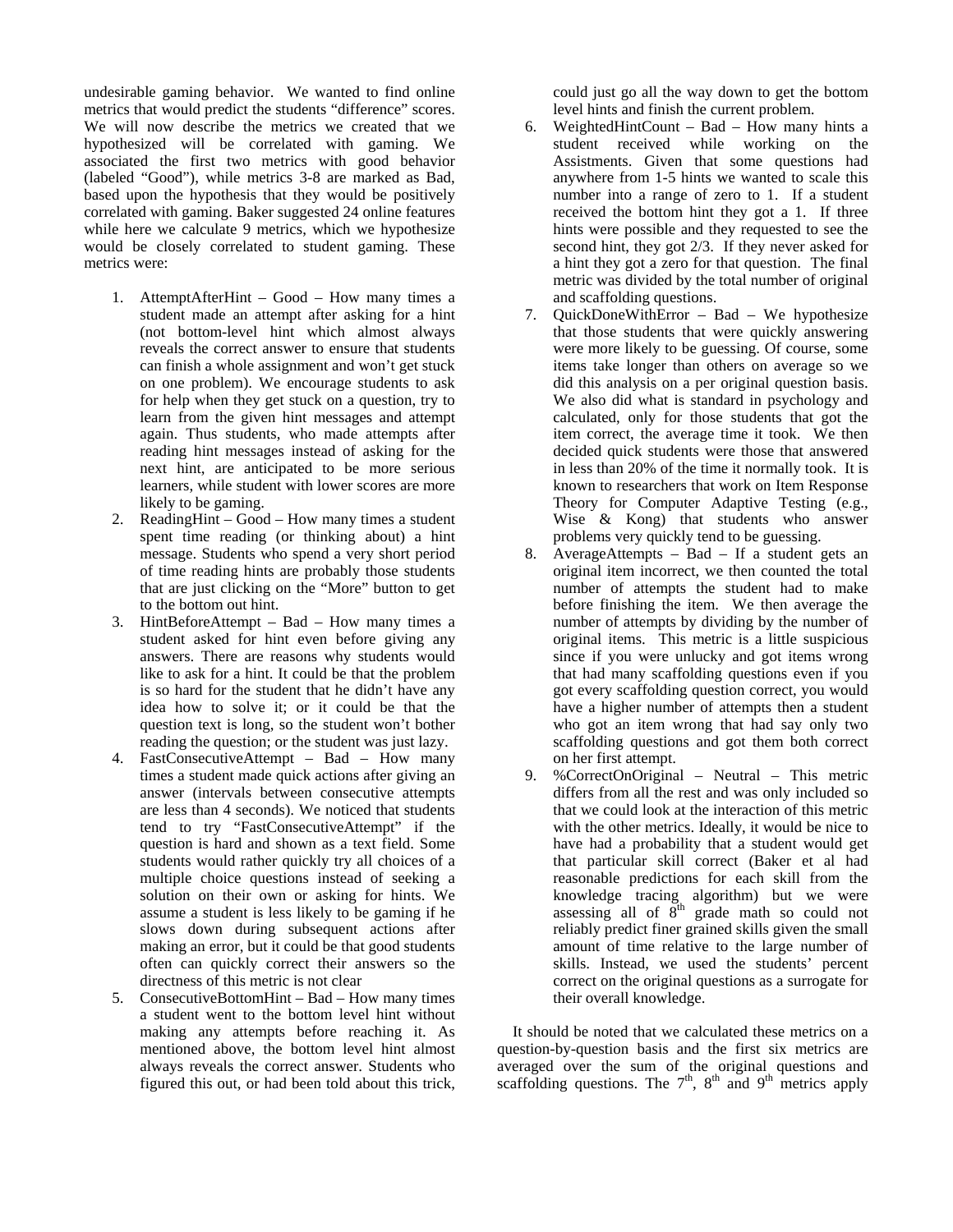only to the original question, and therefore are averaged over the number of original questions answered and they do not apply to scaffolding questions. Following Baker et al, we planned to use these 9 metrics and do a stepwise linear regression where we added all the factors as well as quadratic terms for each metric and all two by two interactions.

### **Data Analysis and Modeling**

To begin our analysis, we had 68 students who had done at least 5 Assistments (we would not expect a great fit with their MCAS scores since the MCAS test has many more items, i.e., 39 items per test).

 The first thing we did was to see if our computer based score (i.e., PredictedMCASScore) is well correlated with their real MCAS raw score. We found a strong correlation  $(r = 0.7)$  but we also saw that we were under-predicting many students as shown in Figure 3 with a oval around a group of students that were poorly fit. We want to find out what online metrics are correlated with our underprediction. So we subtracted the computer based score from their real MCAS score to get Diff score (we will refer to this score simply as DiffScore) and our overall goal is to figure out when we are doing a poor job of predicting MCAS scores.



**Figure 3**: Bivariate Scattergram for PredictedMCASScore and real MCAS raw score

 Given that some students had done only 5 items while others had done 35 items, we suspected there might be a relationship between DiffScore and the number of items done. However, after doing a linear regression, we found there was not much correlation given that the number of items done was a poor predictor of DiffScore  $(R^2 = .003)$ 

 So our intent was to simply build a model to predict DiffScore based upon those online metrics mentioned before. However we noticed that after we did a simple linear regression on the computer-based predicted score to predict DiffScore, we saw that lower performing students had higher DiffScores (see Figure 4,  $R = .59$  and p  $< 0.0001$ )

 Therefore, it was necessary to modify our goal and instead try to predict DiffScore *after* taking into account that lower scoring students would have higher DiffScore ranking. We will call this term ModifiedDiff (modified in that we took into account that lower scoring students

| Regression Summary      |  |  |  |
|-------------------------|--|--|--|
| DIFF vs. PREDICTEDSCORE |  |  |  |

| Count                     |       |  |  |  |
|---------------------------|-------|--|--|--|
| Num. Missing              |       |  |  |  |
| R                         | .593  |  |  |  |
| R Squared                 | .352  |  |  |  |
| <b>Adjusted R Squared</b> | .342  |  |  |  |
| <b>RMS Residual</b>       | 7.447 |  |  |  |

#### **Regression Coefficients**

**DIFF vs. PREDICTEDSCORE**

**Row exclusion: FinalModelStepwise.svd**

|                       | Coefficient | Std. Error | Std. Coeff. | t-Value         | P-Value |
|-----------------------|-------------|------------|-------------|-----------------|---------|
| Intercept             | 27.019      | 1.309      | 27.019      | 20.645 L        | < 0001  |
| <b>PREDICTEDSCORE</b> | $-.475$     | .046       |             | -.869   -10.366 | < 0001  |



**Figure 4**: Result of simple regression to predict DiffScore using PredictedMCASScore

would have a high DiffScore on average.) Strictly speaking, ModifiedDiff is the residual after having done a linear regression to predict DiffScore using predicted score. Furthermore, because we assume gaming is more likely to result in under-prediction of state test scores, we want to focus our attention on those students that are being underpredicted, which is the group of 38 students in the oval above the regression line.

So we looked to see what online metrics were correlated with ModifiedDiff. Our planned analysis was to do a forward stepwise regression (using a "F-to-Enter" value of 4) and consider all 9 metrics, as well as quadratic terms for each metric, as well as all two by two interactions, giving us 54 (9+9+36) factors to consider adding to the model.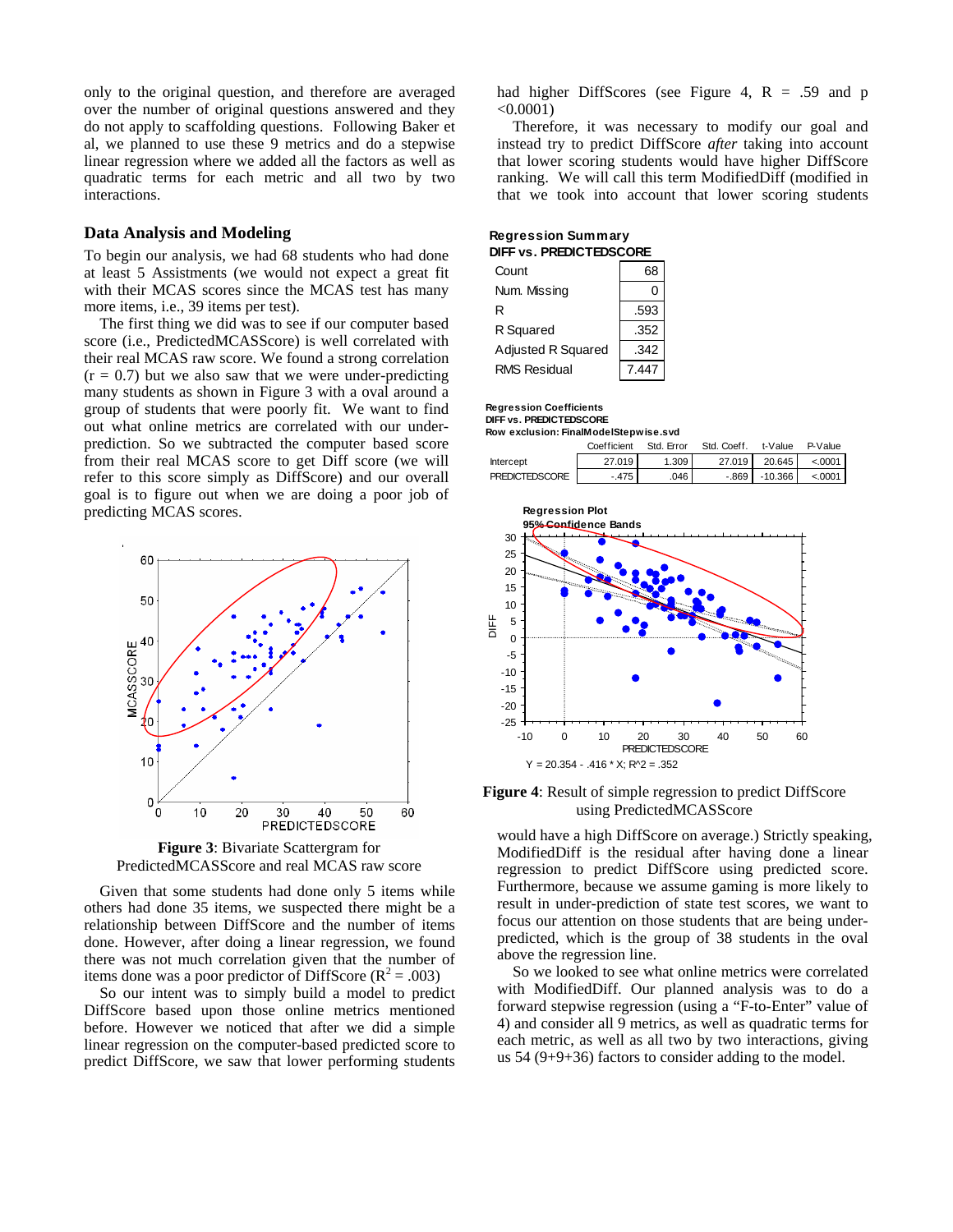| <b>Metric</b>            | <b>Expected Effect</b> | <b>Correlation with ModifiedDiff</b> | <b>Correlation with DiffScore</b> |
|--------------------------|------------------------|--------------------------------------|-----------------------------------|
| AvgAttempts              | Bad                    | .25                                  | .62                               |
| QuickDoneWithError       | Bad                    | .20                                  | .33                               |
| AttemptAfterHint         | Good                   | .23                                  | .25                               |
| ReadingHint              | Good                   | $-.11$                               | .21                               |
| <b>HintBeforeAttempt</b> | Bad                    | $-.05$                               | .14                               |
| FastConsecutiveAttempt   | Bad                    | .06                                  | .02                               |
| WeightedHintCount        | Bad                    | $-.18$                               | .18                               |
| ConsecutiveBottomHint    | Bad                    | $-.14$                               | $-.07$                            |

**Table 1: Correlation of 9 Metrics with ModifiedDiff and DiffScore** 

# **Results**

To summarize the results of this model, we need to remind ourselves that we are looking for factors that predict the ModifiedDiff for the students who were being under predicted more than expected value (even after we took into account that the percent correct was a predictor of DiffScore). The result of this Stepwise regression was that

| Stepwise Regression Summary<br>Residual DIFF vs. 9 Independents |          |  |  |  |  |  |  |
|-----------------------------------------------------------------|----------|--|--|--|--|--|--|
| Row exclusion: FinalModelStepwise.svd                           |          |  |  |  |  |  |  |
| F-to-Fnter                                                      | 3.000    |  |  |  |  |  |  |
| F-to-Remove                                                     | 3.000    |  |  |  |  |  |  |
| Number of Steps                                                 |          |  |  |  |  |  |  |
| Variables Entered                                               |          |  |  |  |  |  |  |
| Variables Forced                                                |          |  |  |  |  |  |  |
| Stepw ise Procedure                                             | Forw ard |  |  |  |  |  |  |
|                                                                 |          |  |  |  |  |  |  |

### **Variables Not In Model Residual DIFF vs. 9 Independents Step: 0**

| Row exclusion: FinalModelStepwise.svd |                      |                       |
|---------------------------------------|----------------------|-----------------------|
|                                       | $P_{\text{initial}}$ | E <sub>to</sub> Estar |

|                                | rai uai vui . | ו -יש-בוויסו |
|--------------------------------|---------------|--------------|
| <b>PREDICTEDSCORE</b>          | $-214$        | 1.675        |
| <b>AVGATTEMPTS</b>             | .286          | 3.127        |
| A TTEMPTA FTERHINT             | .244          | 2.208        |
| <b>READINGHINT</b>             | $-110$        | .430         |
| <b>HINTBEFOREATTEMPT</b>       | $-0.91$       | .290         |
| QuickAttempt/Scaffod           | .015          | .008         |
| QUICKDONEWRONG/item            | .243          | 2.192        |
| <b>WEIGHTEDHINTCOUNT</b>       | $-189$        | 1.296        |
| CONSECUTIVEBOTTOMHINT/scaffold | $-180$        | 1.176        |

**Variables In Model Residual DIFF vs. 9 Independents Step: 1 Row exclusion: FinalModelStepwise.svd**

|             | Coefficient | Std. Error | Std. Coeff. | F-to-Remove |
|-------------|-------------|------------|-------------|-------------|
| Intercept   | 3.183       | 1.218      | 3.183       | 6.834       |
| AVGATTEMPTS | .440        | .249       | .286        | 3.127       |

**Figure 5**: Result of stepwise regression to predict ModifiedDiff using 9 online metrics

NO factors were considerably statistically significant enough to explain ModfiedDiff to be added to the model. So instead we report just the correlations between each of the 8 metrics and the ModifiedDiff and original DiffScore. See table 1.

 We observed that the correlations were rather small, and 4 of them in bold were in the opposite direction to what we had hypothesized. For instance, AttemptAfterHint, which is the percent of time students did not ask for a second hint and instead attempted the item, was something that we thought would be associated with "good" students, and thus should be negatively correlated with ModifiedDiff, was positively correlated here.

 AvgAttempts was the best correlated metric, suggesting that students that make more attempts are students that have higher ModifiedDiff. We were curious to know if we were being too strict in ensuring statistically significant so we did another forward stepwise regression, but one in which we lower the threshold for including factors into the model (F-to-Enter  $= 3$ ). When we did this many of our interaction and quadratic terms showed up but were considered overfitting. So we dropped all factors except the original nine online metrics to see how big, in practical terms, the effect of those metrics were. The regression went one step and the result is shown in Figure 5 in which Residual DIFF refers to what we called ModifiedDiff here. As we have expected, AvgAttempts is the only one entering the model while the other metrics were not selected into the model. The coefficient on AvgAttempts would lead one to conclude that if a student were to instead make one more attempt per item than they had really done, our ModifiedDiff prediction would go up .4 points.

### **Summary and Discussion**

 Fundamentally, we have a null result which leaves us merely speculating as to why.

 One area to look is the metrics themselves. For instance, ReadingHint,  $QuickDoneWithError$  and FastConsecutiveAttempt are the three metrics that have parameters to set to try to determine what constitutes a students being quick or slow. It could be that we have chosen poorly in setting these parameters. For instance the ReadingHint metric was true if students spent more than 10 seconds reading the hint. Two ideas for suggestions are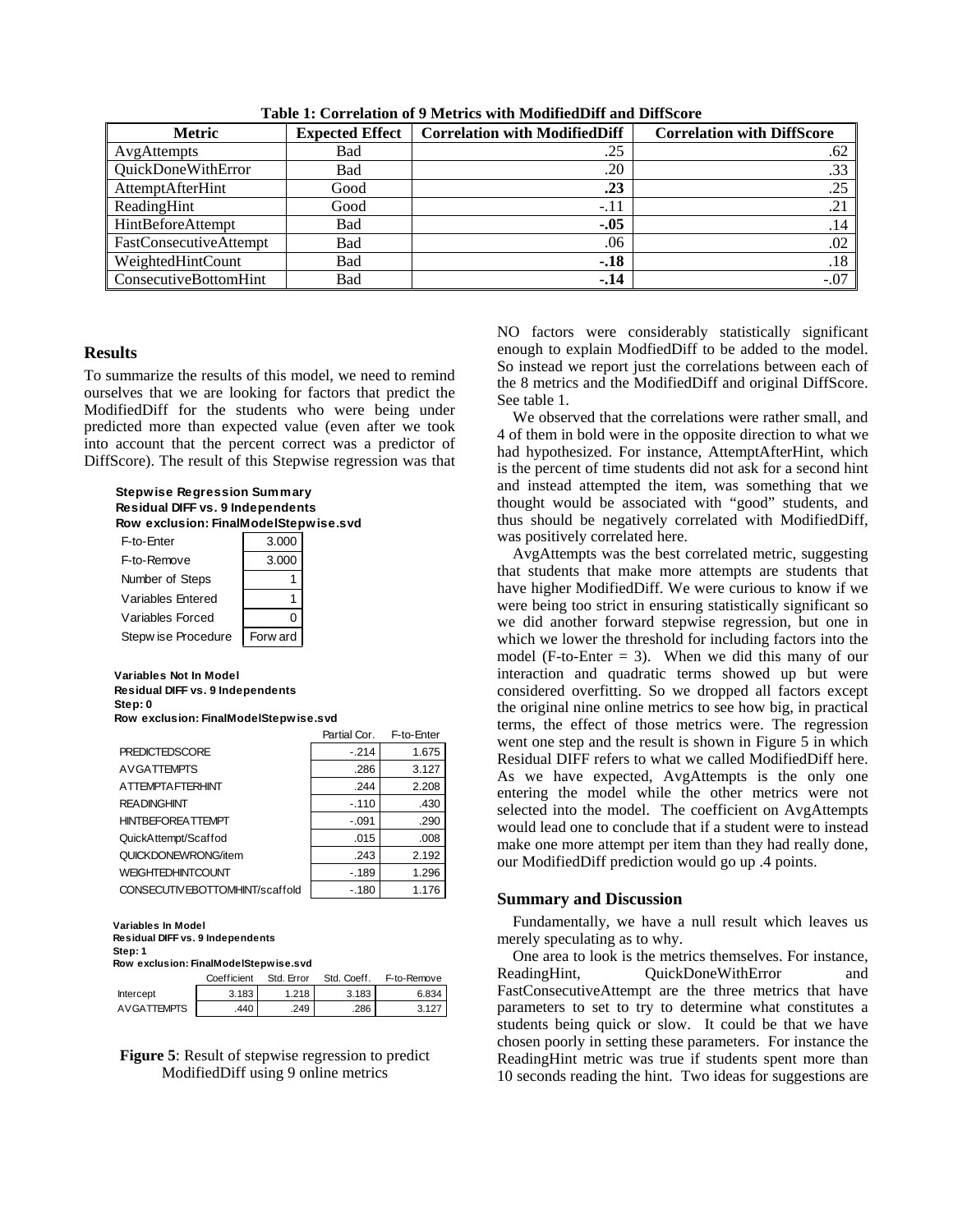that that number might be too high, and furthermore, some hints are longer than others, so we should expect to see difference between difference questions

 We speculate that our two major problems are 1) our metrics might not be as informative as we would hope and 2) that we need a strong signal to learn from, and feel that using classroom observation data to be a much stronger signal.

# **Limitations and Future Work**

There are many more issues to deal with, and we believe we are just touching the tip of the iceberg in using online metrics. We will want to err on the side of not blaming students for gaming so further work will need to be done to minimize the errors of accusing someone of gaming when they are not.

 One of the weaknesses of our approach is that we did not have a strong model of the difficulty of each item while it seems that students more likely game with hard or easy but calculation intensive problems. We have evidence of this with this current year's data because we have students that have done hundreds of items but have a relatively smaller number of skills. Another weakness to our approach is that we do not take into account the fact that the subject should be learning as they are proceeding, and having a strong cognitive model will help make this possible. Yet a third weakness in our approach is that we assume gaming independently with respect to time, but it seems likely that students game in streaks, so we will want to look at this by adding a metric that tries to track over periods of time. As future work we are also working on collecting classroom observation data on gaming similar to the way Baker et al did.

 Another limitation is that this method tells us who is gaming, but does not identify the particular actions that the system thinks are gaming actions. It would take some effort to present this sort of data to teachers so that they can best confront their students with this data.

 To further refine our models it would be helpful to collect classroom observations of gaming behaviors. Also another factor that we have left out that should be factored into determining an effort score is whether students are showing evidence of learning.

 In conclusion, we can neither replicate nor contradict Baker et al's findings. Nevertheless we have replaced Baker et al's method, and plan to continue to try to use it to detect gaming. We conclude that we are cautiously optimistic that these techniques described above should help us 1) in meeting our teachers goals of giving them an easy way to flag students that might be gaming, as well as 2) helping us correct our predictions of MCAS scores to take into account that some students are not trying as hard as we might like. We are planning on implementing this method into the teacher's "Grade Book" report that we showed at the beginning of this paper to see if teachers agree with the system predictions.

# **Reference**

Arroyo, I., Murray, T., Woolf, B. P., Beal, C. R. (2004). Interring Unobservable Learning Variables from Students Help Seeking Behavior. James C. Lester, Rosa Maria Vicari, Fábio Paraguaçu (Eds.): *Intelligent Tutoring Systems*, 7th International Conference, ITS 2004, Maceiò, Alagoas, Brazil, Proceedings.

Baker, R.S., Corbett, A.T., Koedinger, K.R. (2004) Detecting Student Misuse of Intelligent Tutoring Systems. *Proceedings of the 7th International Conference on Intelligent Tutoring Systems*, 531-540.

Baker, R.S., Designing Intelligent Tutors That Adapt to Student Misuse, Ph.D. dissertation proposal

Cognitive tutors (see http://pact.cs.cmu.edu/)

Feng, M., Heffernan, N.T., (2005). Informing Teachers Live about Student Learning: Reporting in the Assistment System. *Presentation at 2005 AERA Annual Meeting*. (http://www.cs.wpi.edu/~mfeng/pub/AERA-Reporting-Scandura.pdf)

Fogarty, J., Baker, R., Hudson, S. (to appear) Case Studies in the use of ROC Curve Analysis for Sensor-Based Estimates in Human Computer Interaction. *To appear at Graphics Interface 2005*

de Vicente, A., Pain, H. (2003) Validating the Detection of a Student's Motivational State. In A. Mendez Vilas, J. A. Mesa Gonzalez, J. Mesa Gonzalez, editors, *Proceedings of the Second International Conference on Multimedia Information & Communication Technologies in Education (m-ICTE2003)*, number 15 of *"Sociedad de la Informacion" Series*, Volume III, pages 2004-2008, Merida, Junta de Extremadura

del Soldato, T. & du Boulay, B. (1995). Implementations of motivational tactics in tutoring systems. *Journal of Artificial Intelligence in Education*, 6 (4), 337-378.

Razzaq, L, Feng, M., Nuzzo-Jones, G., Heffernan, N.T., Aniszczyk, C., Choksey, S., Livak, T., Mercado, E., Turner, T., Upalekar, R., Walonoski, J., Macasek, M., Rasmussen, K., Koedinger, K., Junker, B., Knight, A., Ritter, S. (2005). The Assistment Project: Blending Assessment and Assisting. *Submitted to the 12th Annual Conference on Artificial Intelligence in Education* 2005, Amsterdam

Schofield, J., 1995, *Computers and Classroom Culture*, Cambridge University Press, USA.